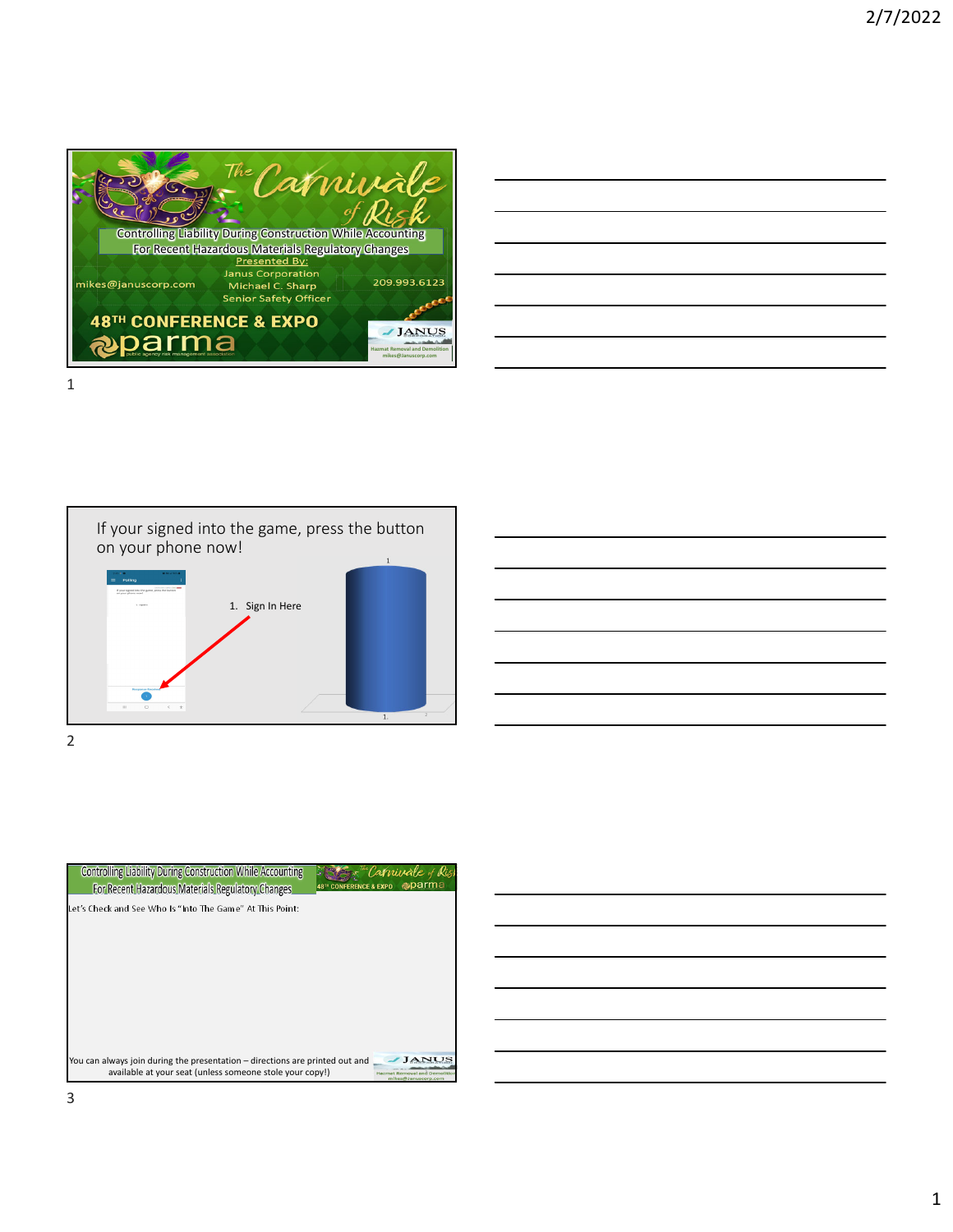

| <u> 1989 - Johann Stoff, amerikansk politiker (d. 1989)</u> |  |  |
|-------------------------------------------------------------|--|--|
|                                                             |  |  |
|                                                             |  |  |
|                                                             |  |  |
|                                                             |  |  |



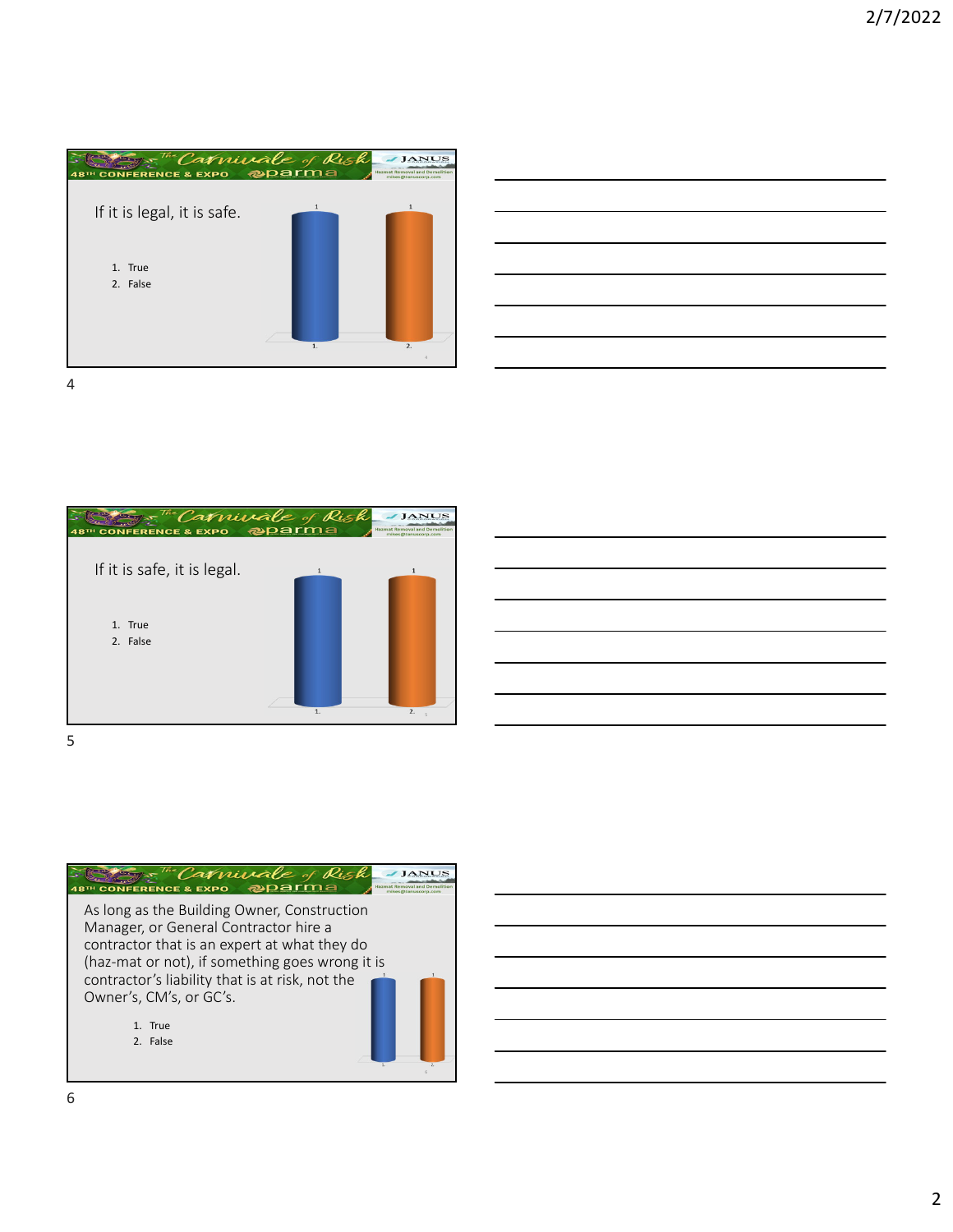





| camusale<br><b>EXPO</b><br>FERENCE                                                                                                                                       |
|--------------------------------------------------------------------------------------------------------------------------------------------------------------------------|
| This presentation concerns the health of workers handling<br>hazardous materials both during construction activities and waste<br>cleanup – and the associated liability |
| • We are going to concentrate on safety – not just regulations.                                                                                                          |
| • We will go over the fact that "following regulations" does not mean<br>you are handling things "safely."                                                               |
| • We are going to talk about take-home hazardous materials (heavy<br>metal and chemicals that follow you home are a danger to your<br>family!)                           |
| . We are going to talk about long term health effects, not just the<br>immediate health effects, of handling hazardous materials.                                        |
| • And, if time allows, maybe a few other issues                                                                                                                          |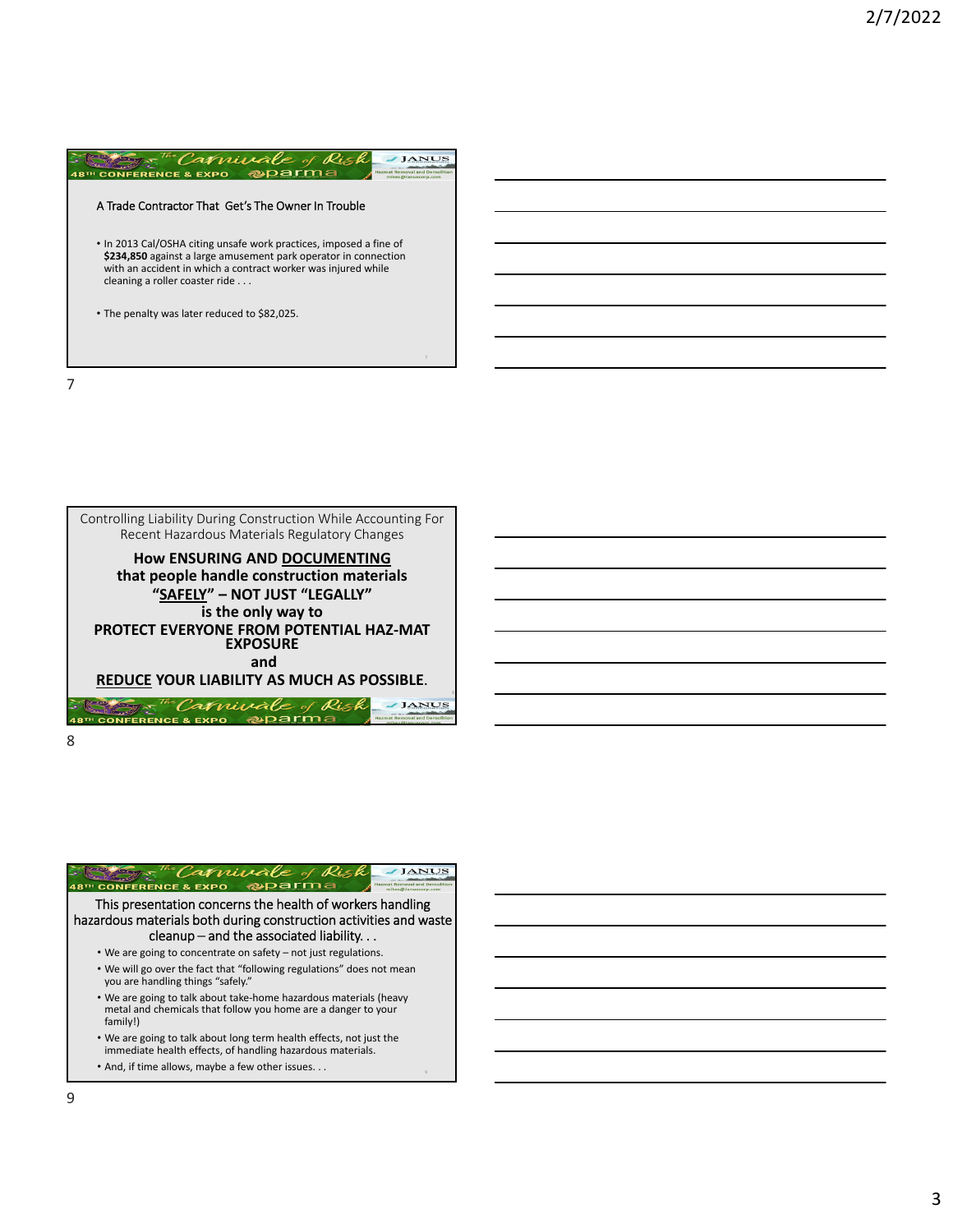



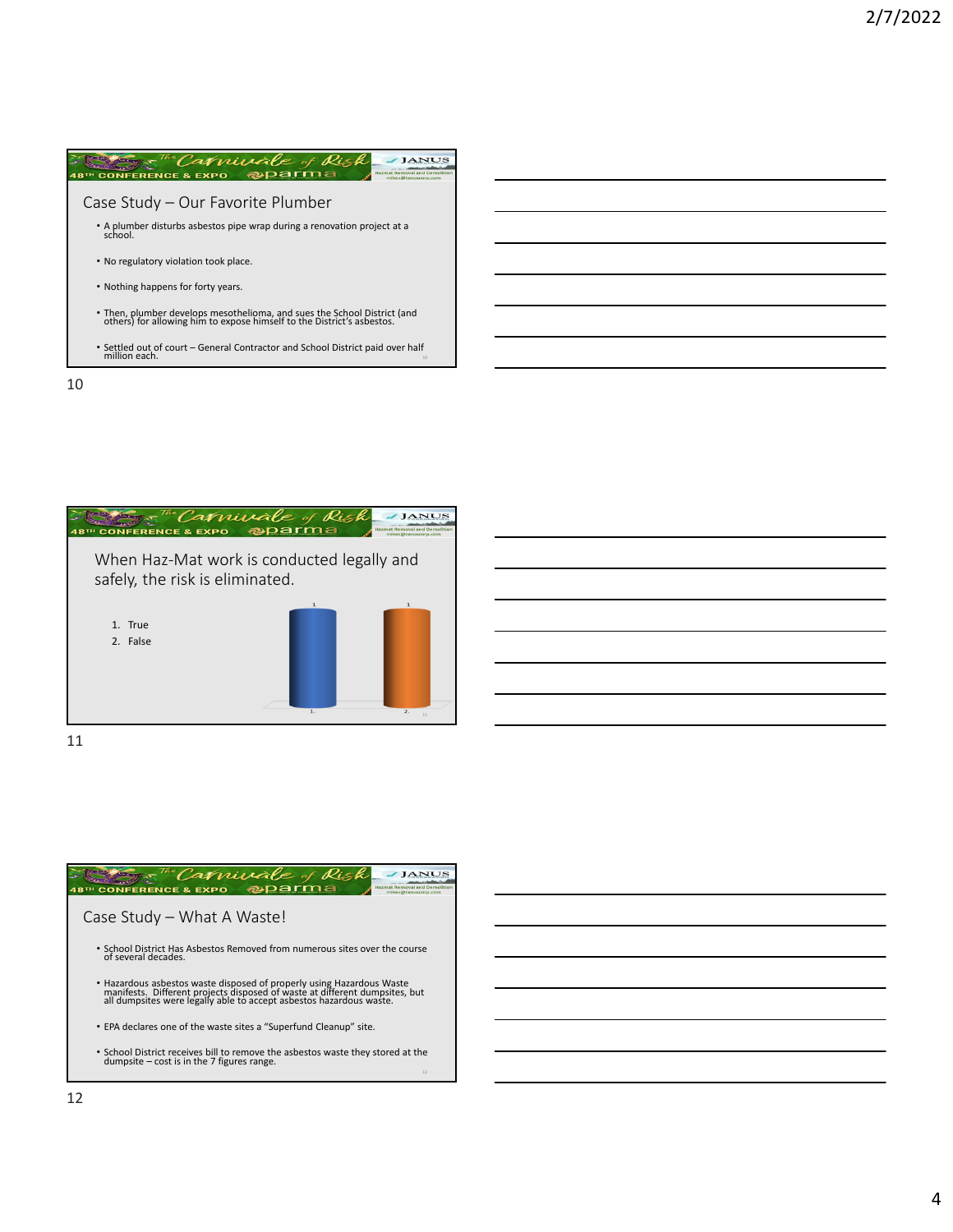

| <sup>The</sup> Carvivale of Risk<br><b>CONFERENCE &amp; EXPO</b><br>mikes@Januscorp.com                                                                    |                                                                                                                                                       |  |  |  |  |  |
|------------------------------------------------------------------------------------------------------------------------------------------------------------|-------------------------------------------------------------------------------------------------------------------------------------------------------|--|--|--|--|--|
| Case Studies - The Innocent(?) Bystanders                                                                                                                  |                                                                                                                                                       |  |  |  |  |  |
| • Renovation of a high school auditorium.                                                                                                                  | Contractor constructs new building at existing<br>High School.                                                                                        |  |  |  |  |  |
| • Workers unknowingly installing asbestos<br>containing drywall joint compound.                                                                            | • Construction fencing and sight barriers in place.                                                                                                   |  |  |  |  |  |
| • One student visits jobsite nearly everyday at<br>lunch (perhaps dating one of the construction<br>workers).                                              | • Exterior of new building is transite panels.                                                                                                        |  |  |  |  |  |
| • 35 years later student develops mesothelioma.                                                                                                            | 25 years after project - science teacher, taught<br>class in adjacent building 20 feet away (never in<br>the construction area) develops mesothelioma |  |  |  |  |  |
| • Student sues – District, drywall joint compound<br>manufacturer and local hardware store where the<br>drywallers purchased some (not all) of the drywall | and sues general contractor and district.                                                                                                             |  |  |  |  |  |
| joint compound.                                                                                                                                            | Both General and District pay up in the high six<br>figures!<br>14                                                                                    |  |  |  |  |  |
| • Everyone paid up!                                                                                                                                        |                                                                                                                                                       |  |  |  |  |  |

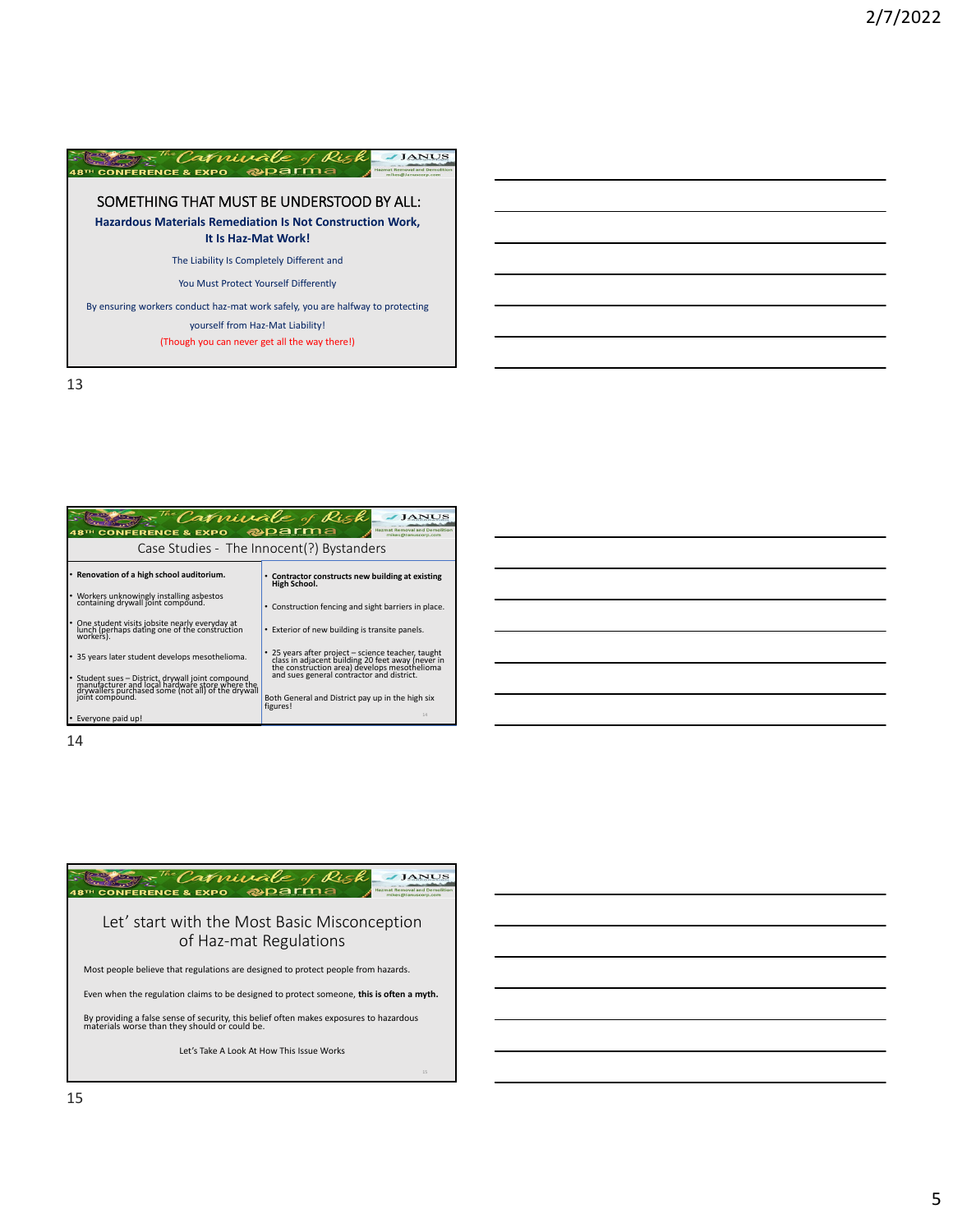



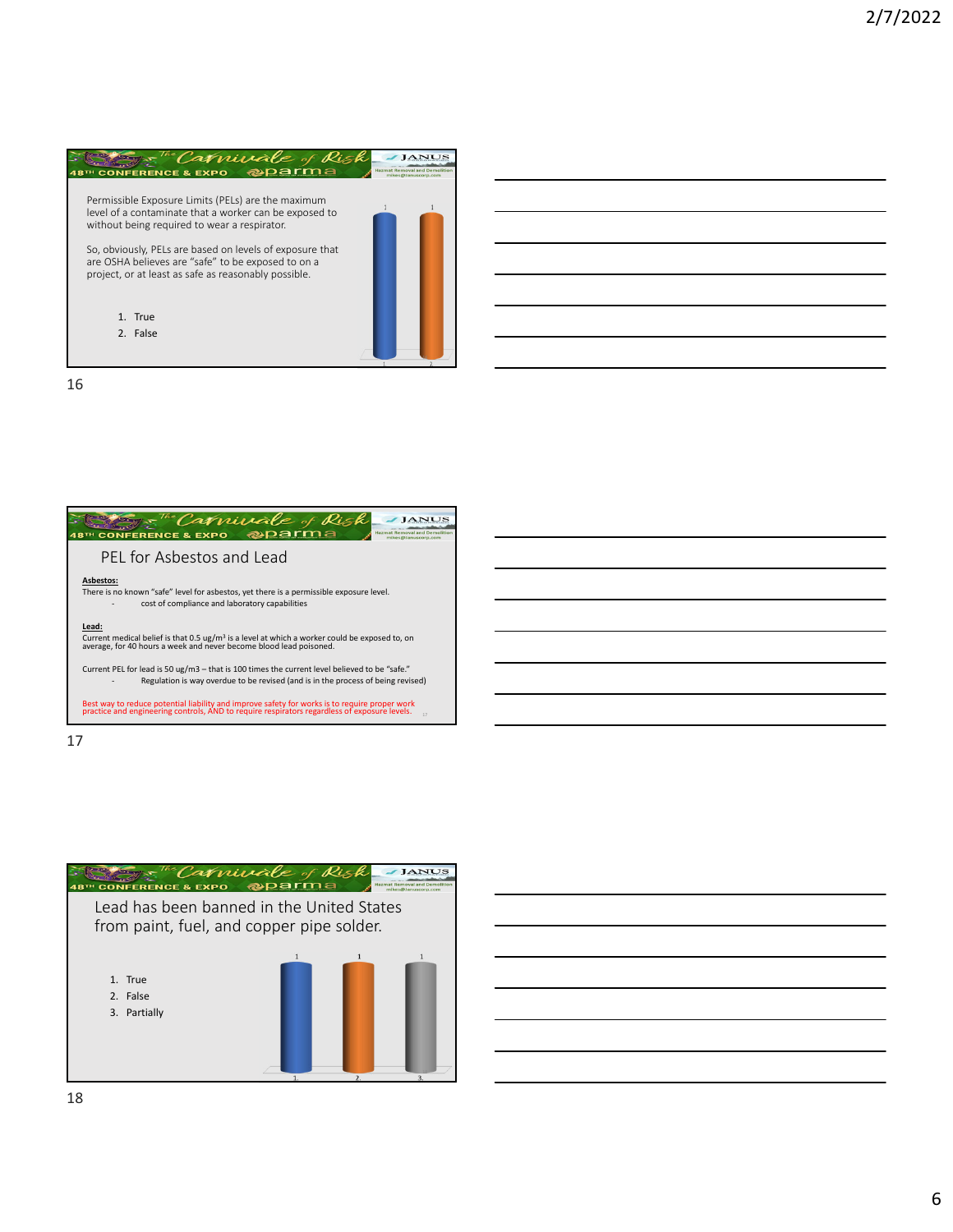



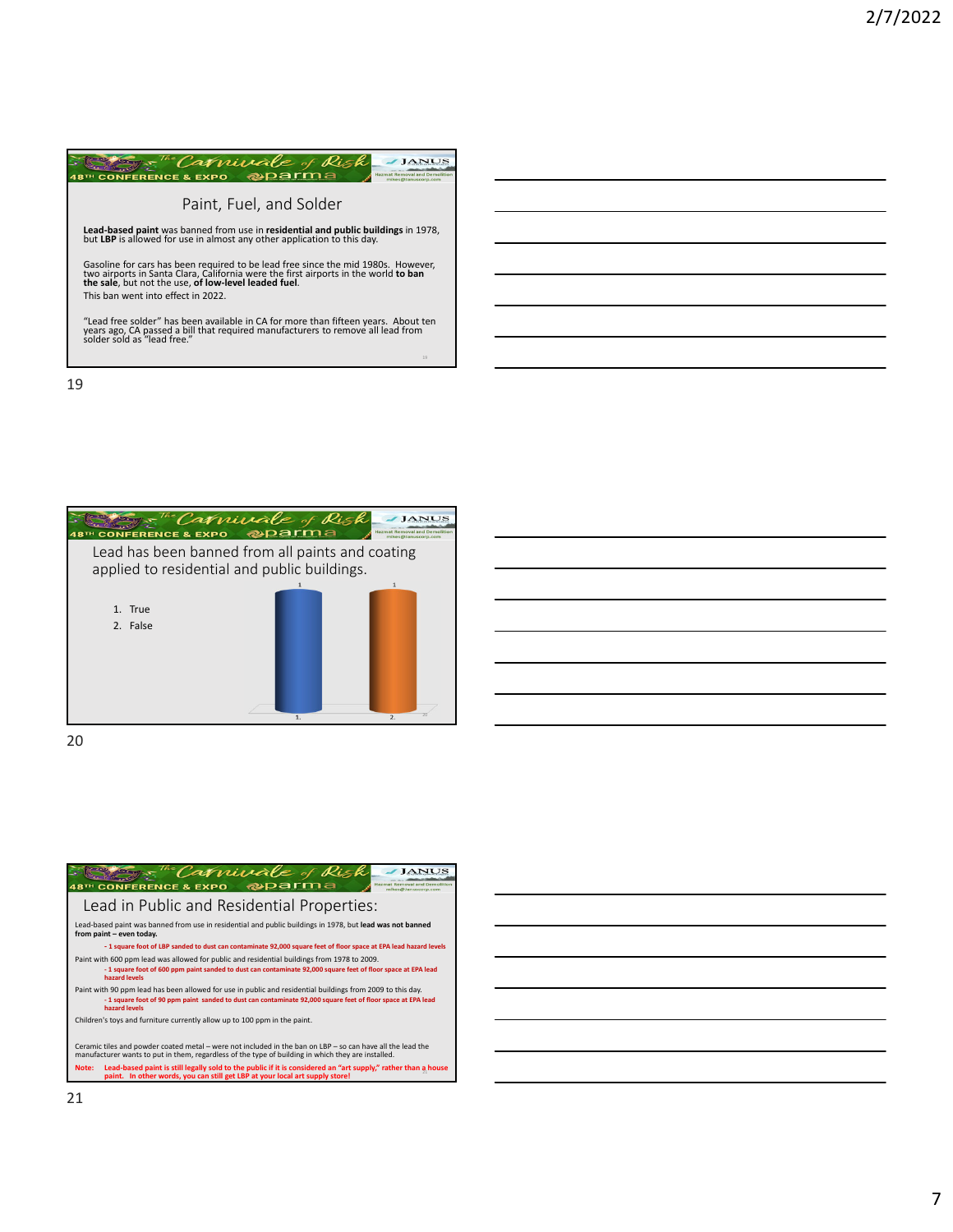| Regulatory<br>Lead in Dust<br>Levels for now<br>(1/21)                                                                                                  | Floors<br><i><u><u>IInterior</u></u></i><br>spaces only) | Interior<br>Window Sills                      | Interior<br>Horizontal<br>Surfaces other<br>than Windows | Exterior<br>Window<br>Trough | Exterior<br>Horizontal<br>Surfaces | <b>LEAD DUST HAZARDS</b><br><b>JANUS</b><br>$So - how does this chart work?$<br>Let's say we are in a Pre-1978 HUD                                 |
|---------------------------------------------------------------------------------------------------------------------------------------------------------|----------------------------------------------------------|-----------------------------------------------|----------------------------------------------------------|------------------------------|------------------------------------|----------------------------------------------------------------------------------------------------------------------------------------------------|
| COPH<br>Hazard Level<br>Clearance Level<br><b>Will be reduced</b><br>to match EPA<br>levels by<br>1/6/221                                               | 40 uz/sf<br>$<$ 40 $\mu$ e/ $\pm$                        | 250 ug/sf<br>$<$ 250 ug/sf                    | 250 ug/sf<br>$<$ 250 $\mu$ z/sf                          | 400 uz/sf<br>$< 400$ ug/sf   | $400 \frac{u}{s}$<br>$<$ 400 ug/sf | Residential Property in CA, that is<br>part of the HUD Grant<br><b>Demonstration Program</b>                                                       |
| <b>HUD (Standard)</b><br>Hazard Level<br>Clearance Level                                                                                                | 40 uz/sf<br>$<$ 40 $\text{u}$ g/sf                       | 250 ug/sf<br>$<$ 250 $\text{u}$ g/sf          | N/A<br>N/A                                               | 400 up/sf<br>$< 400$ ug/sf   | 400 ug/d<br>$< 400$ ug/sf          | CDPH, HUD, HUD Demonstration<br>Program, and Federal EPA                                                                                           |
| <b>HUD</b><br>(Specific to One<br>Demonstration<br><b>Grant Program</b><br>and One<br>Demonstration<br>Loan Program)<br>Hazard Level<br>Clearance Level | 10 ug/sf<br>$< 10 \text{ ug/sf}$                         | $100$ ug/sf<br>$< 100 \text{ ug/sf}$          | N/A<br>N/A                                               | N/A<br>$< 100$ $\omega z/sf$ | N/A<br>$<$ 40 $\mu$ z/sf           | <b>Regulations/Requirements Apply</b><br>(CDPH missed their deadline!)<br>We need to look at the lowest level<br>for each of the rules that apply! |
| Hazard Level<br>Clearance Level<br>As of March 8.                                                                                                       | 10 uz/sf<br>$< 10$ ue/sf                                 | $100 \text{ ug/sf}$<br>$< 100 \text{ u}$ g/sf | $N/\Delta$<br>N/A                                        | $N/\Delta$<br>$<$ 400 ug/sf  | N/A<br>N/A                         | AND DON'T FORGET THE LOCAL<br><b>HEALTH DEPARTMENTS!</b><br>22                                                                                     |



23

## One more issue with lead. Lead Soil Samples Indicate if Lead In Soil Hazards Exist On A Construction Site.

- 1. Of Course, that is why we sample the soil.
- 2. No, the amount of lead in the soil tells us nothing about the potential exposure to those disturbing the soil.
- 3. The amount of lead in the soil has little to no bearing on whether a lead hazard is created when the soil is tracked into a project site.

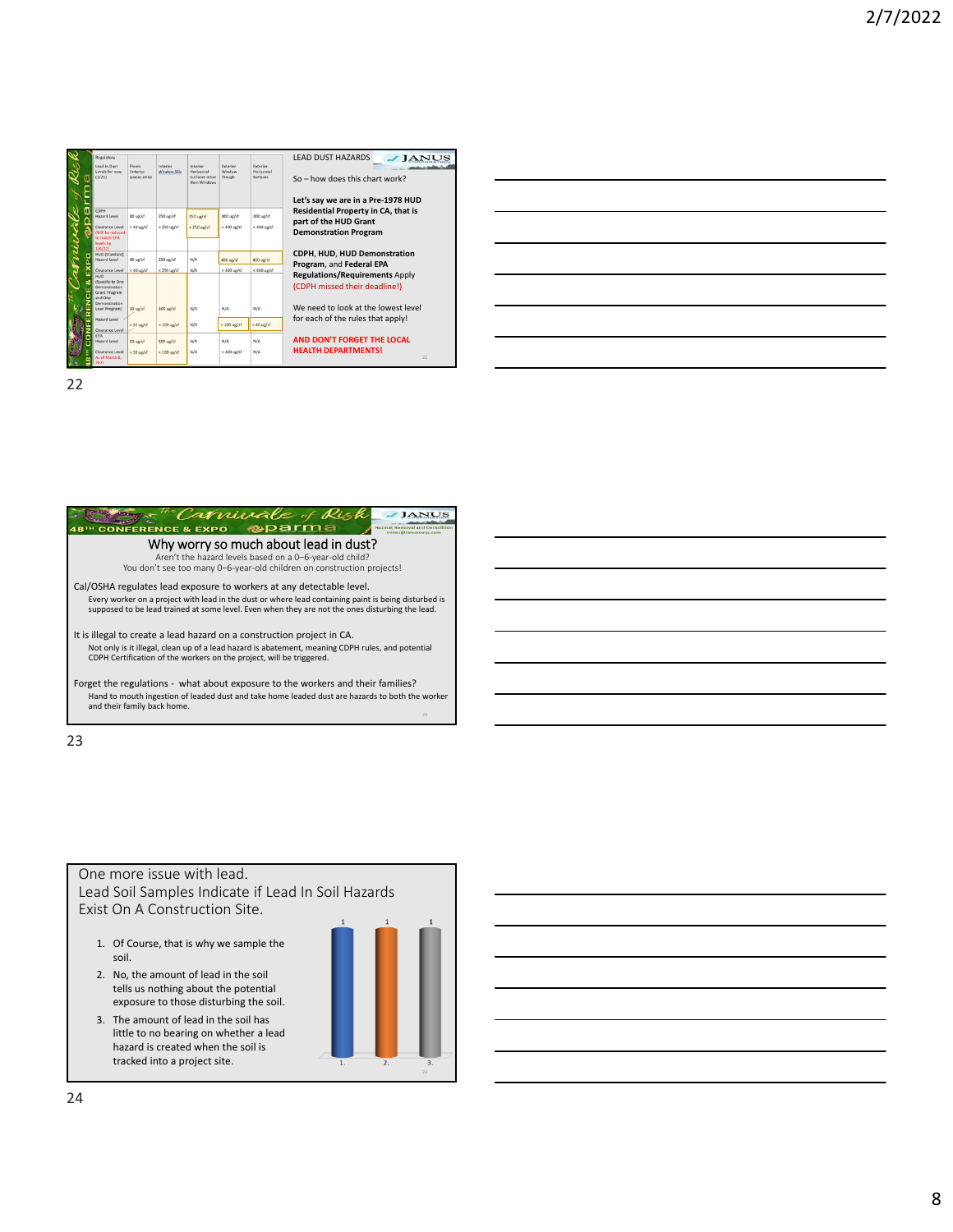





26

|                  | Carnivale of Risk<br><b>CONFERENCE &amp; EXPO</b>                                                                                       |                  |    |              |       |
|------------------|-----------------------------------------------------------------------------------------------------------------------------------------|------------------|----|--------------|-------|
|                  | Enough about lead (for now) - Let's Talk about Asbestos<br>for a little bit<br>Asbestos products have been banned in the United States. |                  |    |              |       |
|                  |                                                                                                                                         |                  |    |              |       |
| 1.               | True, asbestos was banned in the 1970s.                                                                                                 |                  |    |              |       |
| $\mathcal{P}$    | True, Asbestos was banned in the 1970s but was still in use until<br>1980, or so.                                                       |                  |    |              |       |
| 3.               | True, asbestos was banned in the 1980s                                                                                                  |                  |    |              |       |
| $\overline{4}$ . | True, except for a couple of uses (brake pads, roofing materials<br>and a couple others)                                                |                  |    |              |       |
| 5.               | False, except for thermal system insulation and "friable"<br>surfacing materials.                                                       |                  |    |              |       |
| 6.               | False, the asbestos came out in the 1970s but has never been<br>enforced.                                                               | $\overline{2}$ . | 3. | $\mathbf{A}$ | 5.226 |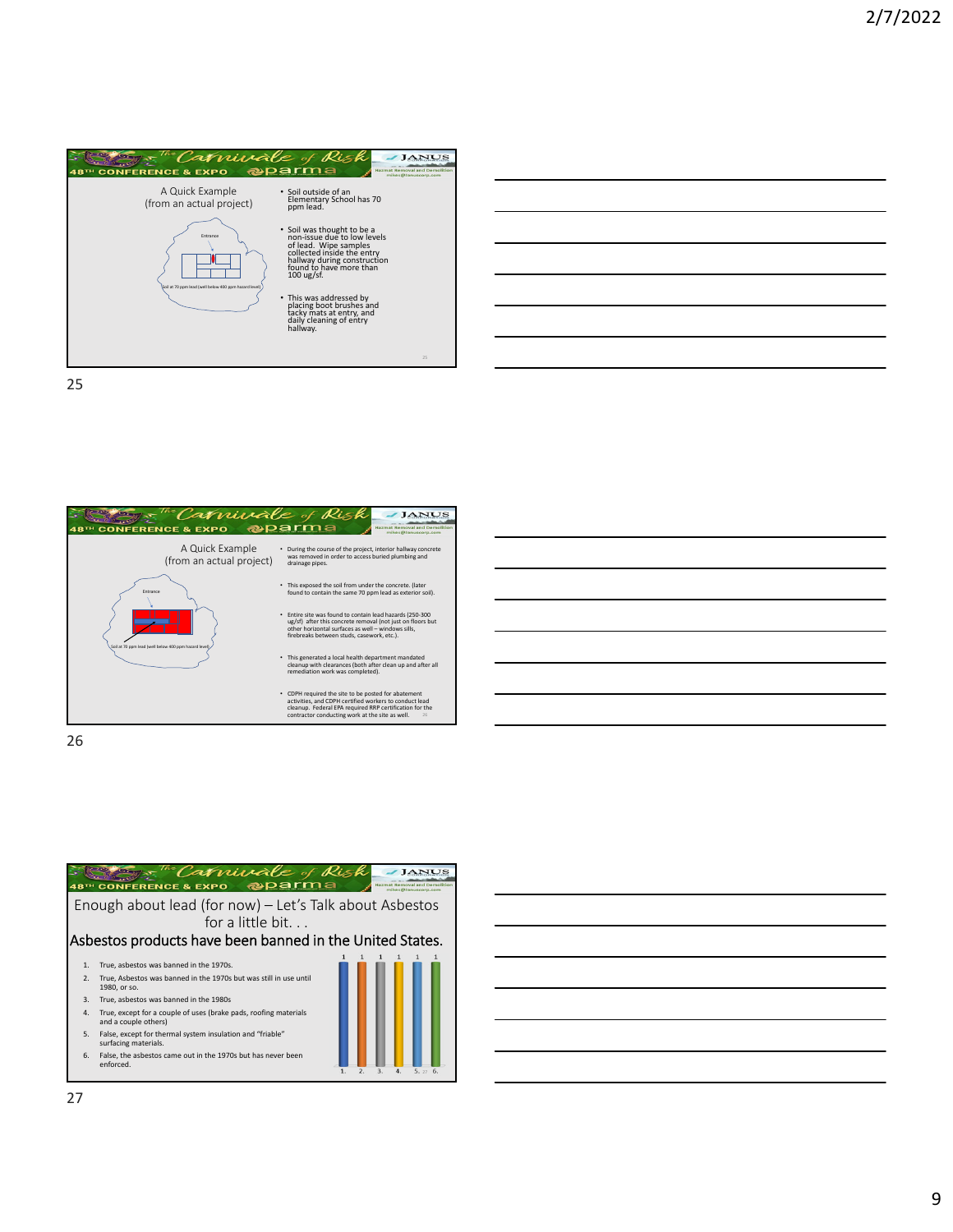|    | amivale y                                                                                                  |  |  |
|----|------------------------------------------------------------------------------------------------------------|--|--|
|    | <b>CONFERENCE &amp; EXPO</b>                                                                               |  |  |
|    | Cal/OSHA (Fed too) has a Presumed Asbestos Containing Material (PCAM) rule.                                |  |  |
|    | This rule says thermal system insulation (TSI) or "friable" surfacing (Surf)                               |  |  |
|    | materials were installed after 1980, are not "presumed to contain asbestos."                               |  |  |
|    | That means TSI and Surf materials installed after 1980 do not have to be sampled for asbestos              |  |  |
|    | before they are disturbed.                                                                                 |  |  |
| 1. | True, if they are not "presumed to contain<br>asbestos" it is because they won't have<br>asbestos in them. |  |  |
| 2. | False, even if not "presumed," these materials<br>are still "assumed" to contain asbestos.                 |  |  |
| 3. | Cal/OSHA does not require these materials to<br>be sampled, but Federal EPA still does.                    |  |  |

 $\overline{2}$ .

 $\overline{\mathbf{3}}$ .

28



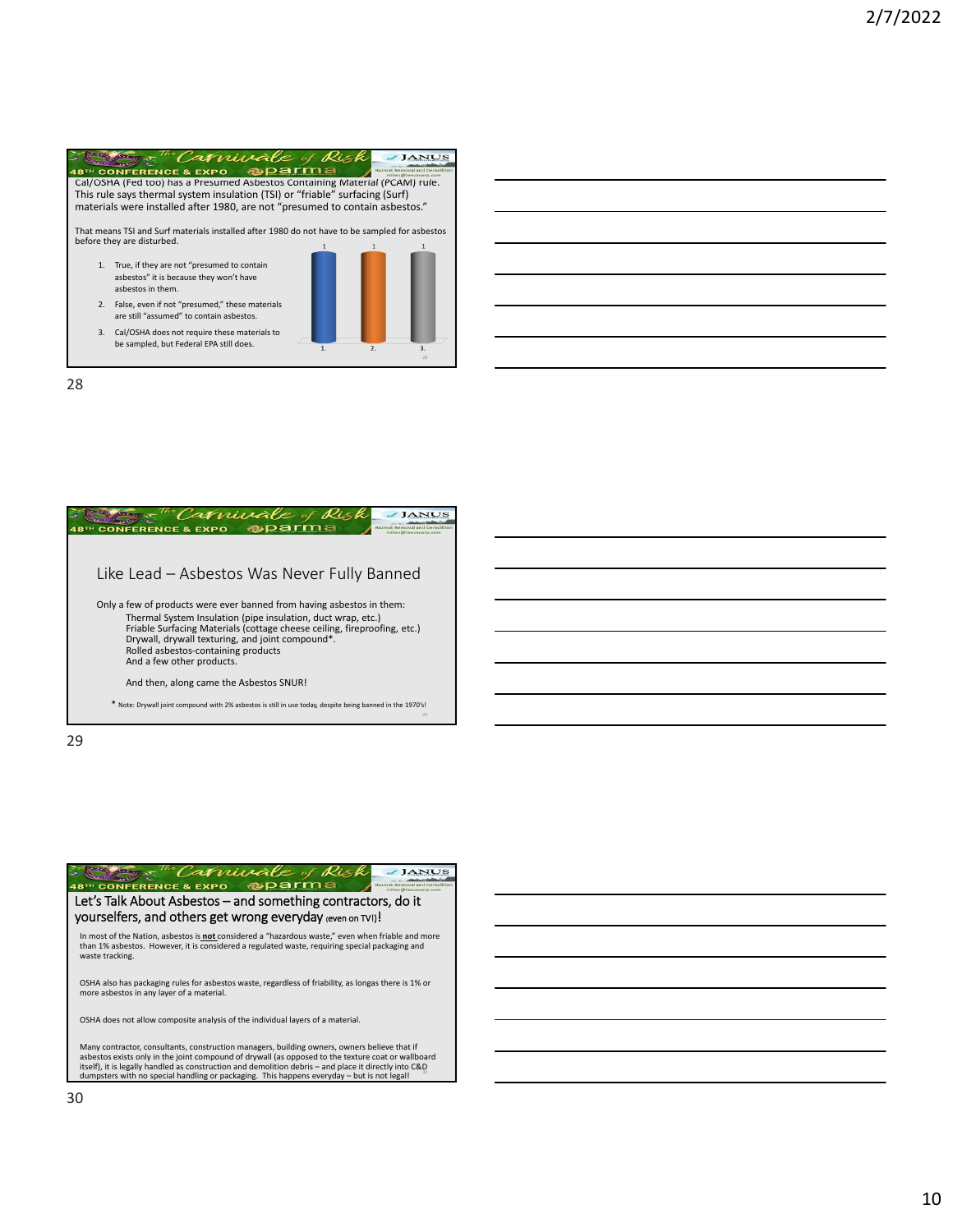



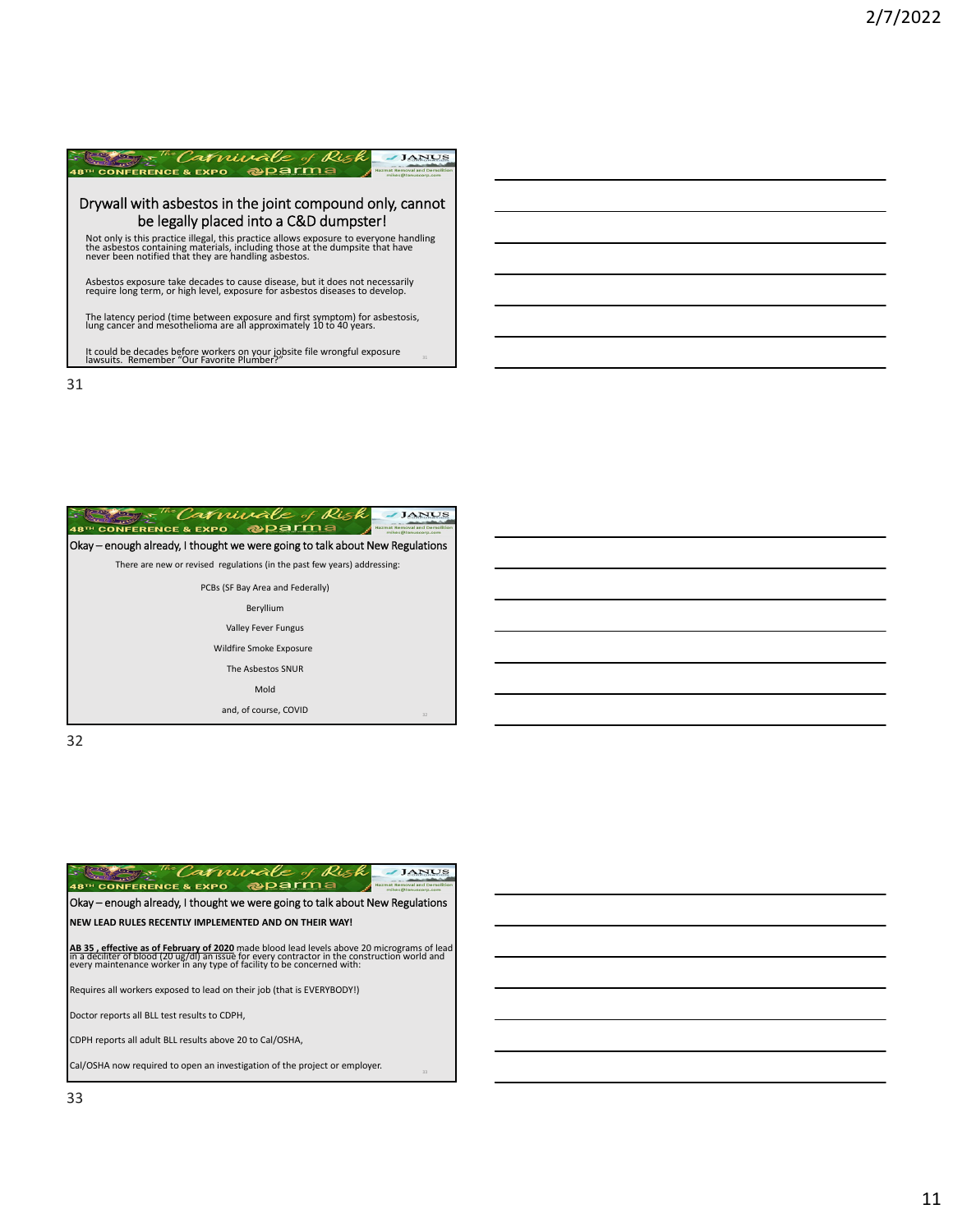| Camurale y<br>Kisk<br><b>CONFERENCE &amp; EXPO</b>                                                                                                                                                                                                 |
|----------------------------------------------------------------------------------------------------------------------------------------------------------------------------------------------------------------------------------------------------|
| There are new regulations coming out in the<br>near(?) future or, perhaps the post COVID future:                                                                                                                                                   |
| Lead (this one is huge, as it will affect every construction project in CA):                                                                                                                                                                       |
| Cal/OSHA is in the process of revising 8 CCR 1532.1 and 5198<br>(They have been at it for about 9 years now!)                                                                                                                                      |
| How will they revise 1532.1 AND 5198?<br>Cal/OSHA Is Going to Reduce the PEL and Action Levels<br>These are the biggest of the changes – but there are numerous other changes<br>that will affect every contractor and maintenance crew out there! |

(Medical Removal, Lunch Area Wipes, Revised Trigger Tasks, etc.) <sup>34</sup>

34



35

| Camuzale .<br><b>CONFERENCE &amp; EXPO</b>                                                                                                                                |
|---------------------------------------------------------------------------------------------------------------------------------------------------------------------------|
| There are new regulations coming out in the<br>near(?) future or, perhaps the post COVID future:                                                                          |
| <b>Asbestos:</b>                                                                                                                                                          |
| New Section of 8 CCR 1529 (Section S) to be added.                                                                                                                        |
| This will address Naturally Occurring Asbestos                                                                                                                            |
| Most requirements to be issued in 1529 Section S are already required under APCD/AQMD,<br>CARB, NESHAP, SWPPP, SWSLPP, and other construction site rules and regulations. |
| May be some new air sampling requirements and some new PPE requirements for both the<br>soil disturbance contractor and others on site during soil disturbance.           |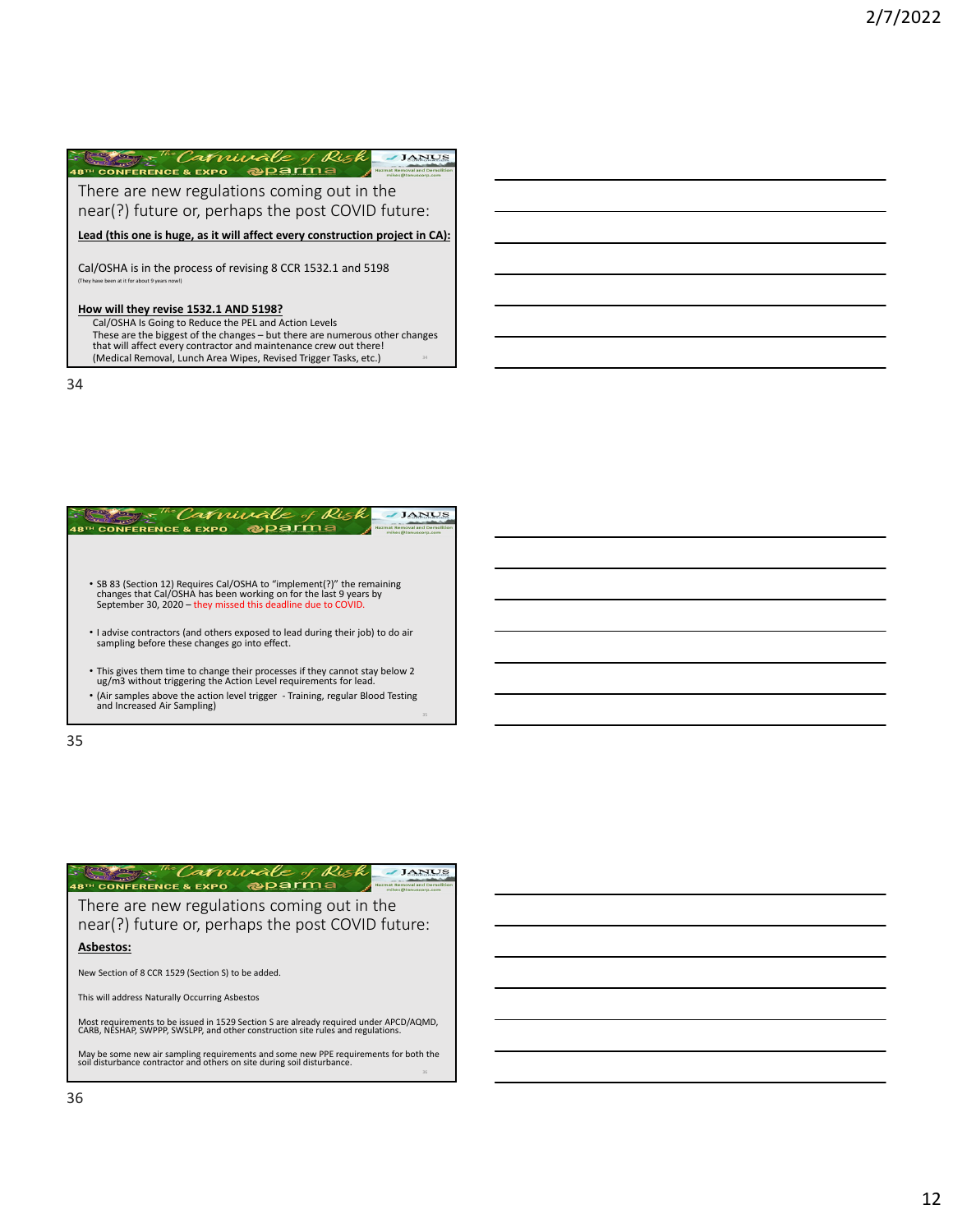

| amivale y<br>FERENCE & EXPO                                                                                                                                                                                                                                                 |
|-----------------------------------------------------------------------------------------------------------------------------------------------------------------------------------------------------------------------------------------------------------------------------|
| So -how do you address regulations that<br>"might" come up on your next project?                                                                                                                                                                                            |
| If you know the coming changes, and when they are to become effective,<br>you can require them to be met on your current project now, before they are<br>in effect. This can help reduce liability, if the new regulations are designed                                     |
| to improve worker health and safety (Think State-of-the-Art).<br>If you believe changes might become effective during your current project,                                                                                                                                 |
| but do not want to pay for the increase in cost for compliance unless/until<br>you must, you can have contractors include an additive price for compliance<br>with the new rule if, and when, it goes into effect. (Still requires knowledge<br>of the changes to be made). |